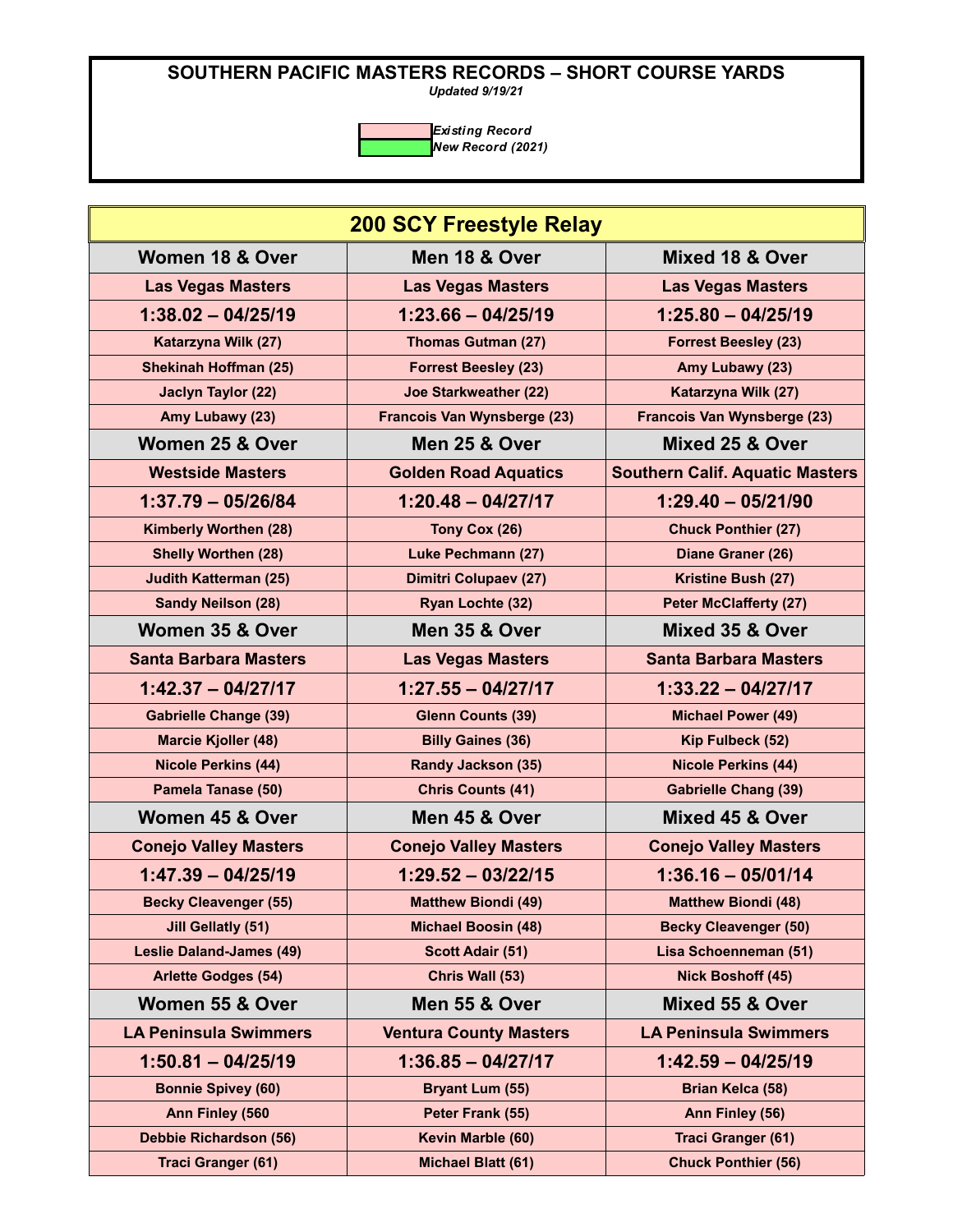*Updated 9/19/21*



| <b>200 SCY Freestyle Relay</b> |                               |                                   |
|--------------------------------|-------------------------------|-----------------------------------|
| Women 65 & Over                | Men 65 & Over                 | Mixed 65 & Over                   |
| Santa Barbara Swim Club        | <b>Ventura County Masters</b> | <b>Las Vegas Masters</b>          |
| $2:24.64 - 1989$               | $1:41.62 - 04/28/16$          | $1:58.40 - 04/25/19$              |
| <b>Shirley Erickson (65)</b>   | Hubie Kerns (66)              | <b>Carolyn Battin (65)</b>        |
| Grace Altus (65)               | Jim McConica (65)             | <b>Beverly Meteyer (65)</b>       |
| <b>Dorothy LaChasse (65)</b>   | <b>Bruce Rollins (66)</b>     | Jeff Ghan (68)                    |
| Ruth Baar (66)                 | Glenn Gruber (66)             | <b>Scott Townsend (65)</b>        |
| Women 75 & Over                | Men 75 & Over                 | Mixed 75 & Over                   |
|                                | <b>Coast Masters</b>          | <b>Ojai-Santa Barbara Masters</b> |
|                                | $2:18.08 - 05/02/98$          | 2:40.04 05/13/99                  |
|                                | <b>Woody Bowersock (84)</b>   | Ruth Baar (76)                    |
|                                | <b>Bob Christians (82)</b>    | John Stern (75)                   |
|                                | <b>Bob Merrick (77)</b>       | Grace Altus (75)                  |
|                                | <b>Louis Giberson (77)</b>    | <b>Jurgen Schmidt (76)</b>        |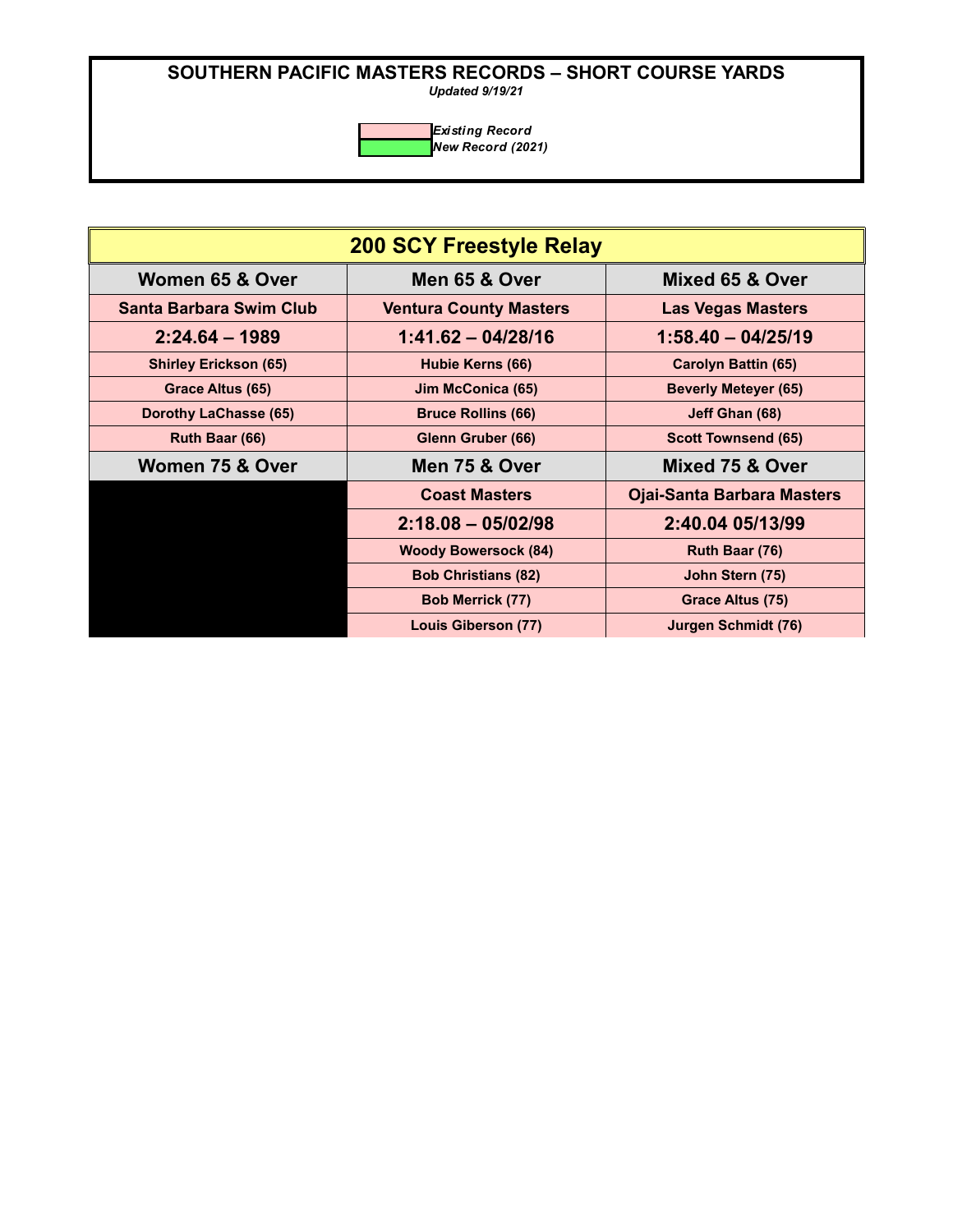*Updated 9/19/21*

| <b>400 SCY Freestyle Relay</b>         |                               |                               |
|----------------------------------------|-------------------------------|-------------------------------|
| Women 18 & Over                        | Men 18 & Over                 | Mixed 18 & Over               |
| <b>Mission Viejo Masters</b>           | <b>Golden Road Aquatics</b>   | <b>Conejo Valley Masters</b>  |
| $4:00.07 - 2003$                       | $3:01.60 - 02/13/16$          | $3:42.38 - 03/18/18$          |
| <b>Margaret Reilliy (33)</b>           | <b>Mario Marshall (34)</b>    | Ore Wahnishe (24)             |
| Danah Jones (31)                       | <b>Nicholas Korth (24)</b>    | <b>Brandon Sarich (29)</b>    |
| Dena Florczyk (24)                     | Max Jaben (30)                | <b>Rachel Coleman (19)</b>    |
| <b>Jennifer Richter (35)</b>           | Tony Cox (25)                 | Tomoko Naka (35)              |
| Women 25 & Over                        | Men 25 & Over                 | Mixed 25 & Over               |
| <b>Ojai-Santa Barbara Masters</b>      | <b>Team TYR</b>               | <b>Rose Bowl Aquatics</b>     |
| $3:49.47 - 1998$                       | $3:10.75 - 04/25/05$          | $3:24.00 - 04/28/16$          |
| <b>Jane Cairns (27)</b>                | Dan Wegner (33)               | <b>Nicolas Granger (48)</b>   |
| <b>Wenke Hansen (28)</b>               | <b>Brad Hibbard (35)</b>      | <b>Lauren Fredreis (27)</b>   |
| <b>Carina Chapman (26)</b>             | <b>Michael Ruffner (39)</b>   | <b>Ashley Hauser (28)</b>     |
| <b>Katrina Carson (25)</b>             | <b>Rich Saeger (41)</b>       | Jon Mendoza (33)              |
| Women 35 & Over                        | Men 35 & Over                 | Mixed 35 & Over               |
| <b>Southern Calif. Aquatic Masters</b> | <b>Team TYR</b>               | <b>Santa Barbara Masters</b>  |
| $4:07.91 - 04/27/18$                   | $3:07.75 - 05/04/07$          | $3:36.18 - 03/19/07$          |
| <b>Shirley Fladoos (45)</b>            | Dan Wegner (35)               | <b>Timothy Siciliano (37)</b> |
| Rachel Pinto (40)                      | <b>Scott Hubbard (35)</b>     | <b>Gabrielle Chang (39)</b>   |
| Rossella Pescatori (47)                | <b>Christopher Beach (37)</b> | <b>Nicole Perkins (44)</b>    |
| Ana Fradkin (44)                       | Erik Hochstein (38)           | <b>Michael Power (48)</b>     |
| Women 45 & Over                        | Men 45 & Over                 | Mixed 45 & Over               |
| <b>Conejo Valley Masters</b>           | <b>Conejo Valley Masters</b>  | <b>Conejo Valley Masters</b>  |
| $4:02.07 - 03/20/16$                   | $3:27.09 - 03/22/15$          | $3:35.98 - 03/22/15$          |
| <b>Arlette Godges (51)</b>             | <b>Matthew Biondi (49)</b>    | <b>Michael Boosin (48)</b>    |
| Lisa Schoenneman (53)                  | Scott Adair (51)              | <b>Matthew Biondi (49)</b>    |
| Deanna Koehler (46)                    | <b>Michael Boosin (48)</b>    | <b>Becky Cleavenger (51)</b>  |
| <b>Becky Cleavenger (52)</b>           | Chris Wall (53)               | Lisa Schoenneman (52)         |
| Women 55 & Over                        | Men 55 & Over                 | Mixed 55 & Over               |
| <b>UCLA Bruin Masters</b>              | <b>Rose Bowl Masters</b>      | <b>Conejo Valley Masters</b>  |
| $4:04.74 - 02/13/16$                   | $4:00.02 - 02/07/15$          | $4:16.22 - 04/17/17$          |
| <b>Jacki Hirsty (63)</b>               | <b>Thomas Davis (56)</b>      | Robert Rosen (66)             |
| <b>Christie Ciraulo (62)</b>           | <b>Walter Hitch (62)</b>      | Denise Hearst (59)            |
| Jenny Cook (57)                        | Dan Stephenson (58)           | Niki Stokols (59)             |
| Veronica Hibben (59)                   | Tom Soderstrom (56)           | Chris Wall (55)               |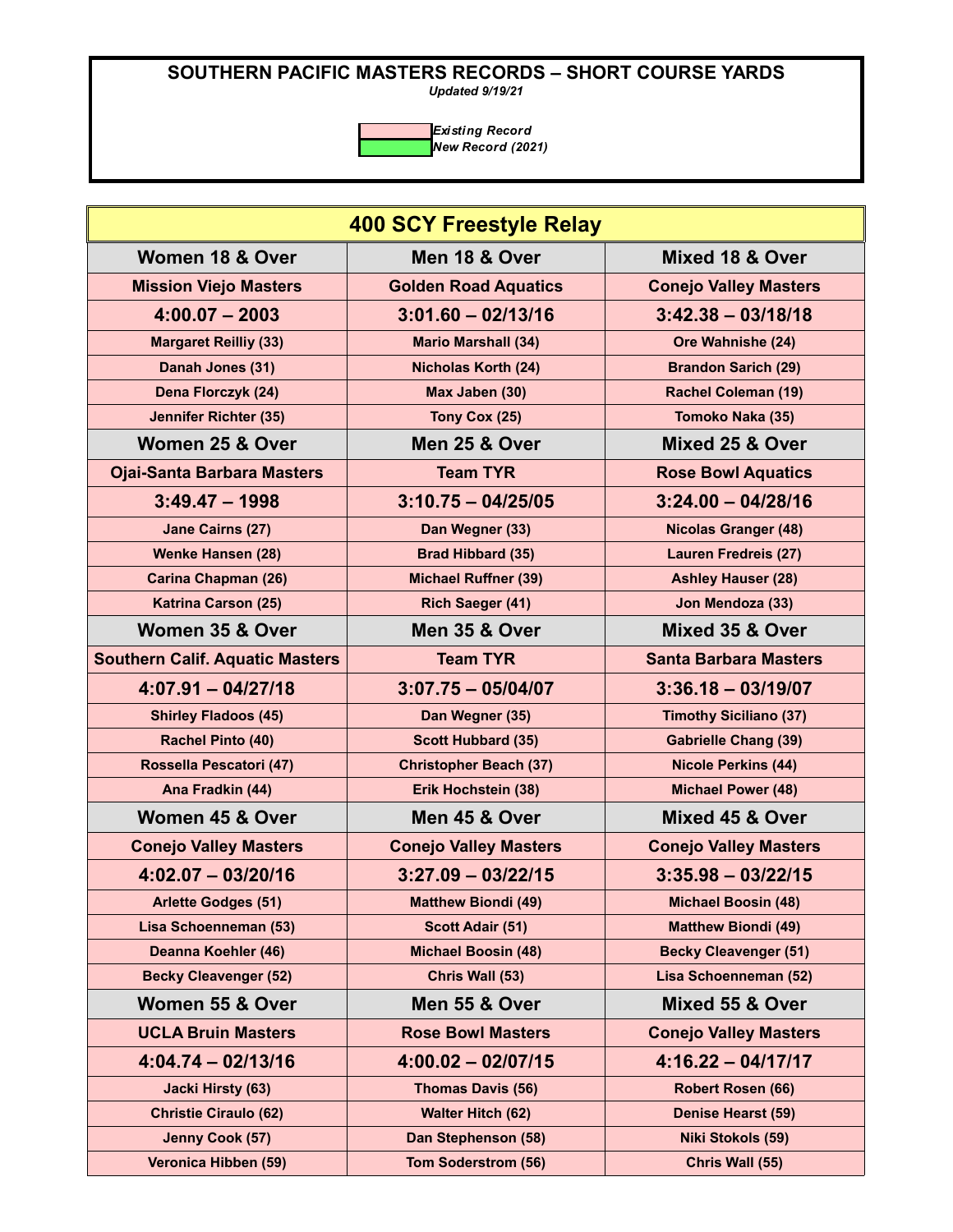*Updated 9/19/21*



| 400 SCY Freestyle Relay      |                               |                                   |
|------------------------------|-------------------------------|-----------------------------------|
| Women 65 & Over              | Men 65 & Over                 | Mixed 65 & Over                   |
| Santa Barbara Swim Club      | <b>Ventura County Masters</b> | <b>Ojai-Santa Barbara Masters</b> |
| $5:32.88 - 04/16/89$         | $3:48.65 - 04/16/16$          | $5:05.22 - 1996$                  |
| <b>Shirley Erickson (65)</b> | Glenn Gruber (66)             | <b>Malchia Olshan (65)</b>        |
| Grace Altus (65)             | Jim McConica (65)             | Gay Collins (65)                  |
| Ruth Baar (66)               | Hubie Kerns (66)              | Frank Piemme (71)                 |
| Dorothy LaChasse (65)        | <b>Bruce Rollins (66)</b>     | <b>Jurgen Schmidt (73)</b>        |
| Women 75 & Over              | Men 75 & Over                 | Mixed 75 & Over                   |
| <b>Coast Masters</b>         | <b>Coast Masters</b>          | <b>Mission Viejo Masters</b>      |
| $9:04.11 - 05/02/98$         | $5:33.57 - 05/02/98$          | $6:45.58 - 04/24/09$              |
| <b>Maurine Kornfeld (76)</b> | <b>Woody Bowersock (84)</b>   | <b>Maurine Kornfeld (87)</b>      |
| <b>Marti Gogniat (87)</b>    | <b>Bob Christians (82)</b>    | <b>Rudolf Graef (77)</b>          |
| <b>Madeleine Miller (87)</b> | Luis Giberson (77)            | <b>Robert Rolph (77)</b>          |
| <b>Maxine Merlino (85)</b>   | <b>Bob Merrick (77)</b>       | <b>Margrit Graef (77)</b>         |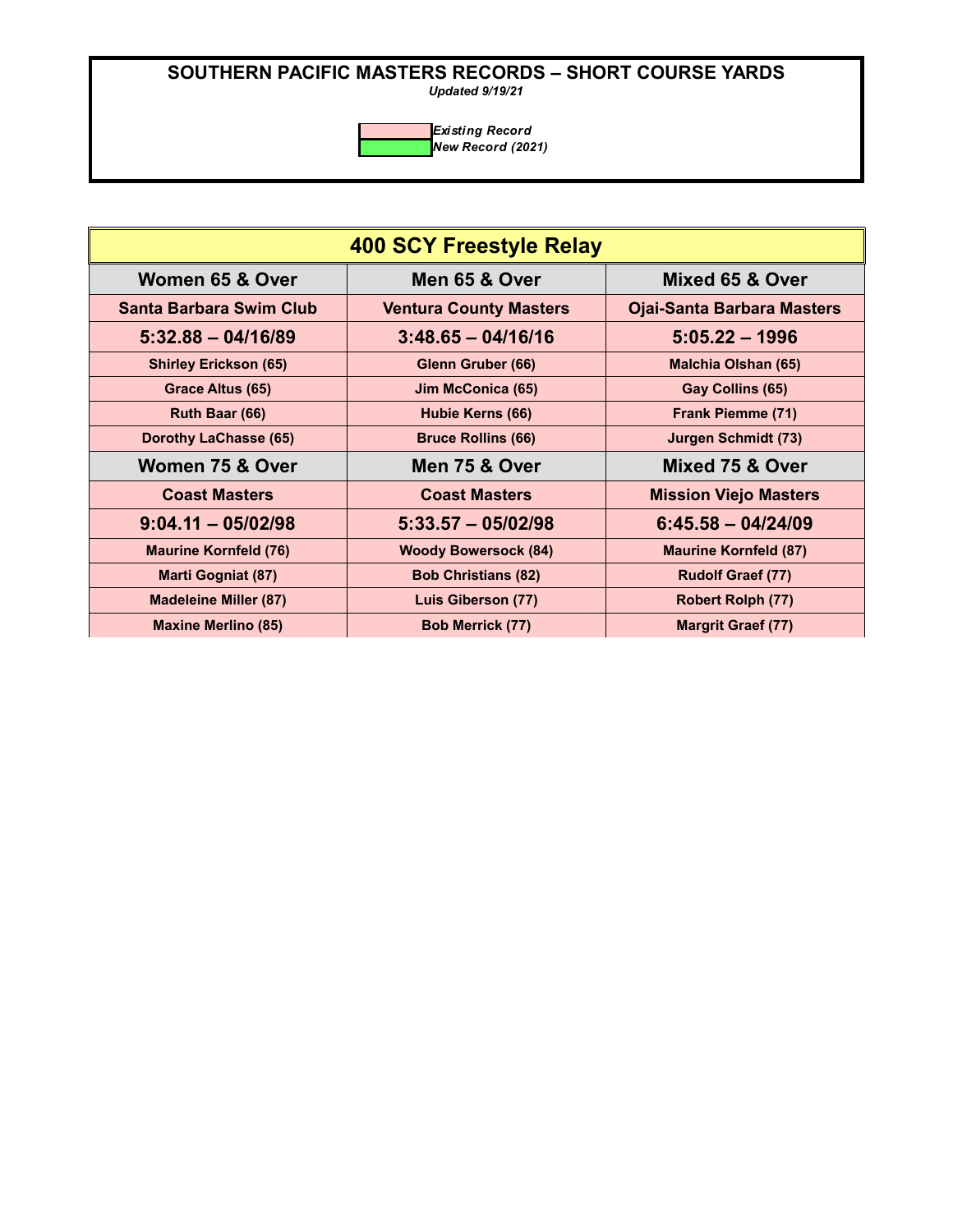*Updated 9/19/21*

| 800 SCY Freestyle Relay         |                               |                                |
|---------------------------------|-------------------------------|--------------------------------|
| <b>Women 18 &amp; Over</b>      | Men 18 & Over                 | <b>Mixed 18 &amp; Over</b>     |
| <b>UCLA Bruin Masters</b>       | <b>Golden Road Aquatics</b>   | <b>Orange Coast Masters</b>    |
| $8:28.02 - 05/05/07$            | $06:59.62 - 04/16/16$         | $07:39.44 - 05/07/10$          |
| Laurie Dodd (35)                | Tony Cox (25)                 | Duke Krautim (24)              |
| Loren Uscilowski (36)           | <b>Mario Marshall (34)</b>    | <b>Melissa Wong (25)</b>       |
| Megan Lazar (23)                | Max Jaben (30)                | Lexie Kelly (23)               |
| <b>Rachael Dillon (23)</b>      | <b>Trevor Hoyt (24)</b>       | Chris Egan (35)                |
| Women 25 & Over                 | Men 25 & Over                 | Mixed 25 & Over                |
| <b>South Bay Swim Team</b>      | <b>Long Beach Masters</b>     | <b>El Segundo Masters</b>      |
| $8:46.91 - 1990$                | $7:06.78 - 1993$              | $8:18.57 - 1987$               |
| Ann Finley (27)                 | Hank Wise (25)                | <b>Chris Lansberg (33)</b>     |
| Sharon Owen (26)                | <b>Matt Mitchell (25)</b>     | <b>Scott Davey (33)</b>        |
| <b>Sheryl Luera (28)</b>        | Todd Sells (25)               | <b>Margaret Van Oppen (28)</b> |
| <b>Susan Stohrer (26)</b>       | Tim Hennessy (26)             | Thersa Van Oppen (29)          |
| Women 35 & Over                 | Men 35 & Over                 | Mixed 35 & Over                |
| <b>Novaquatics Masters</b>      | <b>Team TYR</b>               | <b>Conejo Valley Masters</b>   |
| $9:17.85 - 05/07/10$            | $6:56.69 - 05/04/07$          | $8:26.74 - 04/27/18$           |
| <b>Barbara Lastelic (43)</b>    | Dan Wegner (35)               | Kelly Karren (44)              |
| <b>Janine McGauley (41)</b>     | <b>Scott Hubbart (35)</b>     | Doug Koehler (52)              |
| Heidi Kaspers (42)              | <b>Christpher Beach (37)</b>  | Jennifer Weiderman (51)        |
| <b>Emily Odgers (42)</b>        | Erik Hochstein (38)           | <b>Becky Cleavenger (54)</b>   |
| Women 45 & Over                 | Men 45 & Over                 | Mixed 45 & Over                |
| <b>Conejo Valley Masters</b>    | <b>Mission Viejo Masters</b>  | <b>Conejo Valley Masters</b>   |
| $8:33.70 - 03/17/19$            | $8:09.14 - 05/07/10$          | $8:27.33 - 03/20/16$           |
| <b>Jill Gellatly (51)</b>       | <b>Brian Bussaca (51)</b>     | Eric Mamoch (49)               |
| Jennifer Weiderman (52)         | John Bright (45)              | <b>Becky Cleavenger (52)</b>   |
| <b>Leslie Daland-James (49)</b> | <b>Phillip Albright (50)</b>  | <b>Matthew Biondi (50)</b>     |
| <b>Becky Cleavenger (55)</b>    | <b>Michael Lewis (45)</b>     | <b>Arlette Godges (51)</b>     |
| Women 55 & Over                 | Men 55 & Over                 | Mixed 55 & Over                |
| <b>UCLA Bruin Masters</b>       | <b>Ventura County Masters</b> | <b>UCLA Bruin Masters</b>      |
| $9:04.47 - 04/26/13$            | $8:08.33 - 04/17/11$          | $8:34.48 - 04/21/13$           |
| Veronica Hibben (56)            | Glenn Gruber (61)             | <b>Brad Magit (55)</b>         |
| Karen Einsidler (57)            | Hubie Kerns (61)              | Jenny Cook (550                |
| <b>Christie Ciraulo (59)</b>    | Jim McConica (60)             | Peter O'Keeffe (62)            |
| Jenny Cook (55)                 | <b>Michael Blatt (55)</b>     | Veronica Hibben (56)           |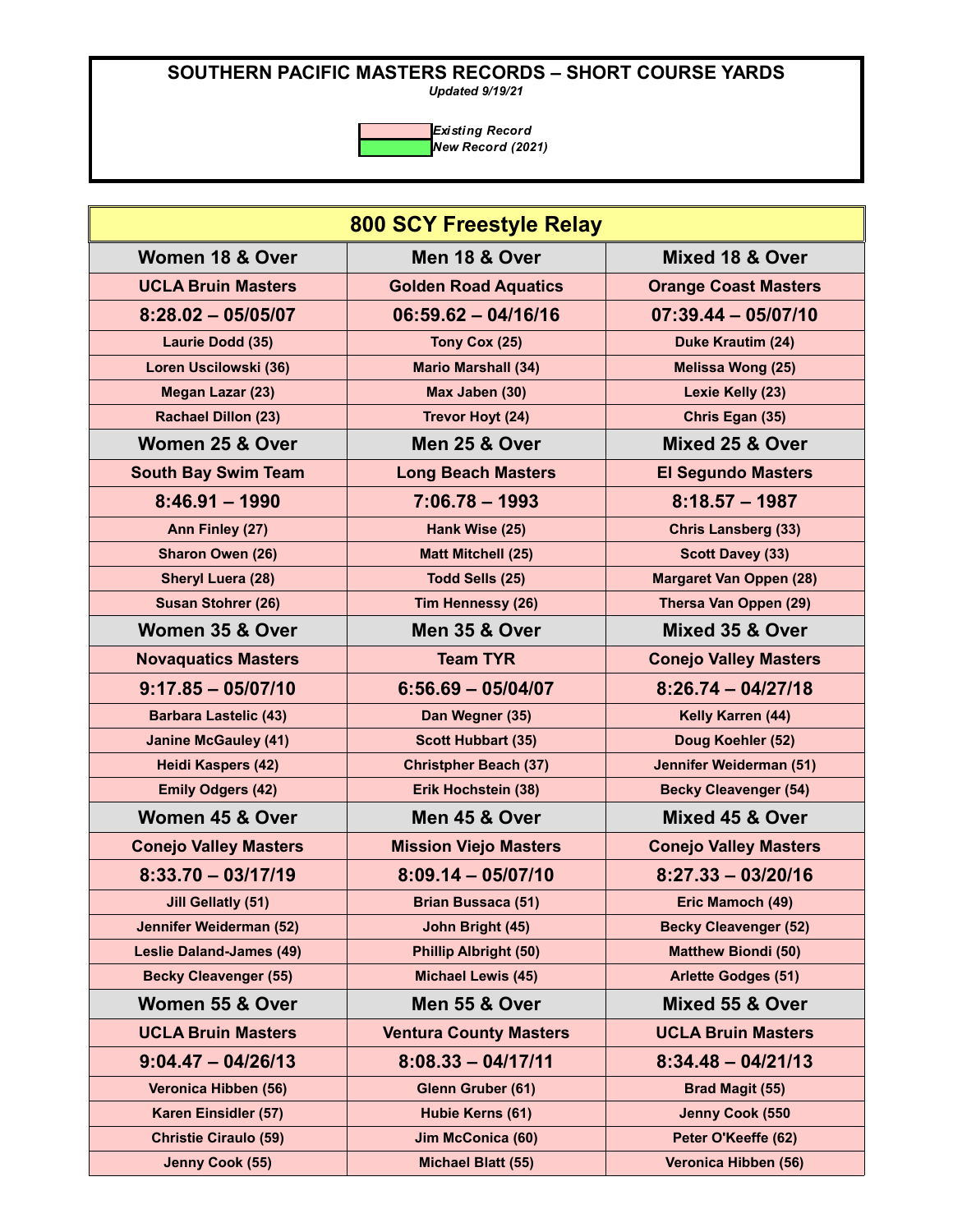*Updated 9/19/21*

| <b>800 SCY Freestyle Relay</b> |                               |                            |
|--------------------------------|-------------------------------|----------------------------|
| Women 65 & Over                | Men 65 & Over                 | Mixed 65 & Over            |
| Santa Barbara Swim Club        | <b>Ventura County Masters</b> | <b>Ojai Masters</b>        |
| $12:14.80 - 04/16/89$          | $8:32.89 - 04/16/16$          | $13:19.90 - 04/14/12$      |
| <b>Shirley Erickson (65)</b>   | Jim McConica (65)             | <b>Carole Borland (68)</b> |
| Grace Altus (65)               | <b>Bruce Rollins (66)</b>     | Harry Delatre (65)         |
| Ruth Baar (66)                 | Hubie Kerns (66)              | Sheri Ann Cate (66)        |
| Dorothy La Chasse (65)         | Glenn Gruber (66)             | <b>Rick Goeden (65)</b>    |
| Women 75 & Over                | Men 75 & Over                 | Mixed 75 & Over            |
| <b>Coast Masters</b>           | <b>Coast Masters</b>          | <b>Ojai Masters</b>        |
| $20:01.67 - 05/02/98$          | $13:24.65 - 05/02/98$         | $21:49.73 - 04/26/13$      |
| <b>Marti Gogniat (87)</b>      | <b>Woody Bowersock (84)</b>   | <b>Woody Gair (82)</b>     |
| <b>Madeleine Miller (87)</b>   | <b>Bob Christians (82)</b>    | <b>Mitnee Duque (78)</b>   |
| <b>Maxine Merlino (85)</b>     | <b>Bob Merrick (77)</b>       | <b>Nancy Voyer (80)</b>    |
| <b>Maurine Kornfeld (76)</b>   | Louis Giberson (77)           | <b>James Becket (76)</b>   |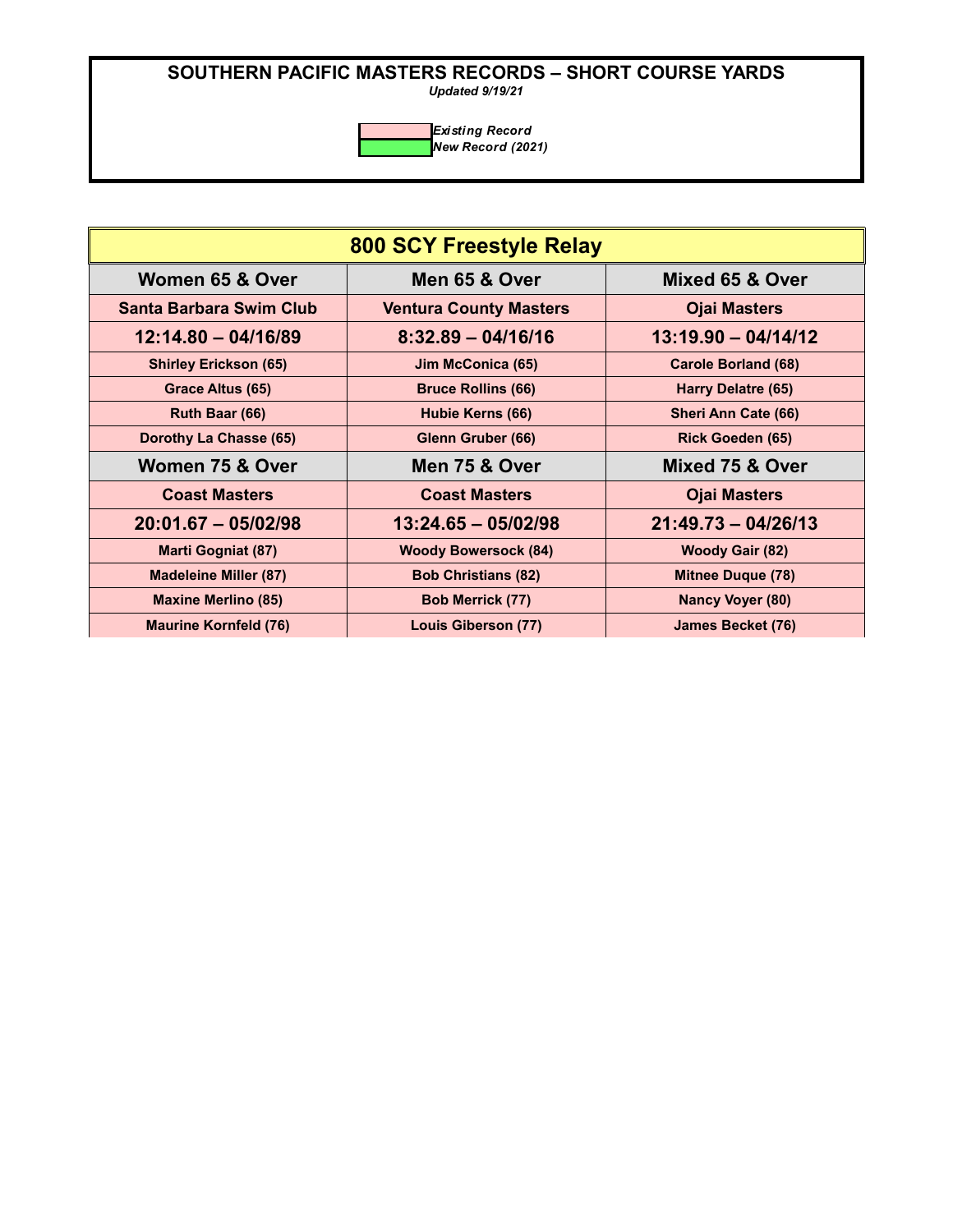*Updated 9/19/21*

| <b>200 SCY Medley Relay</b>     |                                 |                                        |
|---------------------------------|---------------------------------|----------------------------------------|
| Women 18 & Over                 | Men 18 & Over                   | Mixed 18 & Over                        |
| <b>Las Vegas Masters</b>        | <b>Las Vegas Masters</b>        | <b>Las Vegas Masters</b>               |
| $1:51.34 - 04/25/19$            | $1:32.47 - 04/25/19$            | $1:35.95 - 04/25/19$                   |
| Amy Lubawy (23)                 | <b>Thomas Gutman (27)</b>       | <b>Forrest Beesley (23)</b>            |
| <b>Joelle Beachler (19)</b>     | <b>Forrest Beesley (23)</b>     | Francois Van Wynsberge (23)            |
| <b>Shekinah Hoffman (25)</b>    | <b>Joe Starkweather (22)</b>    | Amy Lubawy (23)                        |
| Jaclyn Taylor (22)              | Francois Van Wynsberge (23)     | Katarzyna Wilk (27)                    |
| Women 25 & Over                 | Men 25 & Over                   | Mixed 25 & Over                        |
| <b>El Segundo Masters</b>       | <b>Golden Road Aquatics</b>     | <b>Southern Calif. Aquatic Masters</b> |
| $1:47.70 - 05/13/99$            | $1:27.81 - 04/27/17$            | $1:39.32 - 05/18/90$                   |
| Mary Edwards (26)               | Ryan Lochte (32)                | Diane Graner (26)                      |
| <b>Janet Harlow (30)</b>        | <b>Mike Alexandrov (32)</b>     | <b>Peter McClafferty (27)</b>          |
| <b>Hannenian Kissel (28)</b>    | Tony Cox (26)                   | <b>Chuck Ponthier (27)</b>             |
| <b>Diane Graner-Gallas (35)</b> | <b>Luke Pechmann (27)</b>       | Kristine Bush (27)                     |
| Women 35 & Over                 | Men 35 & Over                   | Mixed 35 & Over                        |
| <b>Santa Barbara Masters</b>    | <b>Las Vegas Masters</b>        | <b>Novaquatics Masters</b>             |
| $1:54.72 - 04/27/17$            | $1:36.48 - 05/01/14$            | $1:43.54 - 04/28/11$                   |
| <b>Marcie Kjoller (48)</b>      | <b>Chris Counts (38)</b>        | <b>Megan Hedges (38)</b>               |
| <b>Gabrielle Chang (39)</b>     | <b>Glenn Counts (36)</b>        | Steve West (39)                        |
| <b>Nicole Perkins (44)</b>      | <b>Scott VonSchoff (35)</b>     | Roberto Delgado (36)                   |
| Pamela Tanase (50)              | Dan Wegner (42)                 | <b>Cynthia Lewis (35)</b>              |
| Women 45 & Over                 | Men 45 & Over                   | Mixed 45 & Over                        |
| <b>LA Peninsula Swimmers</b>    | <b>Novaquatics Masters</b>      | <b>LA Peninsula Swimmers</b>           |
| $2:01.33 - 05/07/09$            | $1:42.05 - 05/07/09$            | $1:51.50 - 05/11/06$                   |
| Jane McCall (49)                | <b>Tord Benner (49)</b>         | Jane McCall (46)                       |
| <b>Kirsten Bartholomew (50)</b> | <b>Gerard Von Hoffmann (53)</b> | <b>Victor Wagoner (50)</b>             |
| Traci Granger (51)              | <b>Jamie Fowler (49)</b>        | Traci Granger (48)                     |
| Laurie Ayoob (52)               | James Riddle (46)               | <b>Duncan McBride (51)</b>             |
| Women 55 & Over                 | Men 55 & Over                   | Mixed 55 & Over                        |
| <b>UCLA Bruin Masters</b>       | <b>LA Peninsula Swimmers</b>    | <b>LA Peninsula Swimmers</b>           |
| $2:06.54 - 04/26/13$            | $1:49.48 - 04/25/19$            | $1:53.68 - 04/25/19$                   |
| Karen Einsidler (57)            | <b>Brian Kelca (58)</b>         | <b>Bonnie Spivey (60)</b>              |
| Jenny Cook (55)                 | David Lindstedt (63)            | <b>Brian Kelca (58)</b>                |
| <b>Christie Ciraulo (59)</b>    | <b>Chuck Ponthier (56)</b>      | Traci Granger (61)                     |
| Veronica Hibben (56)            | <b>Duncan McBride (64)</b>      | <b>Chuck Ponthier (56)</b>             |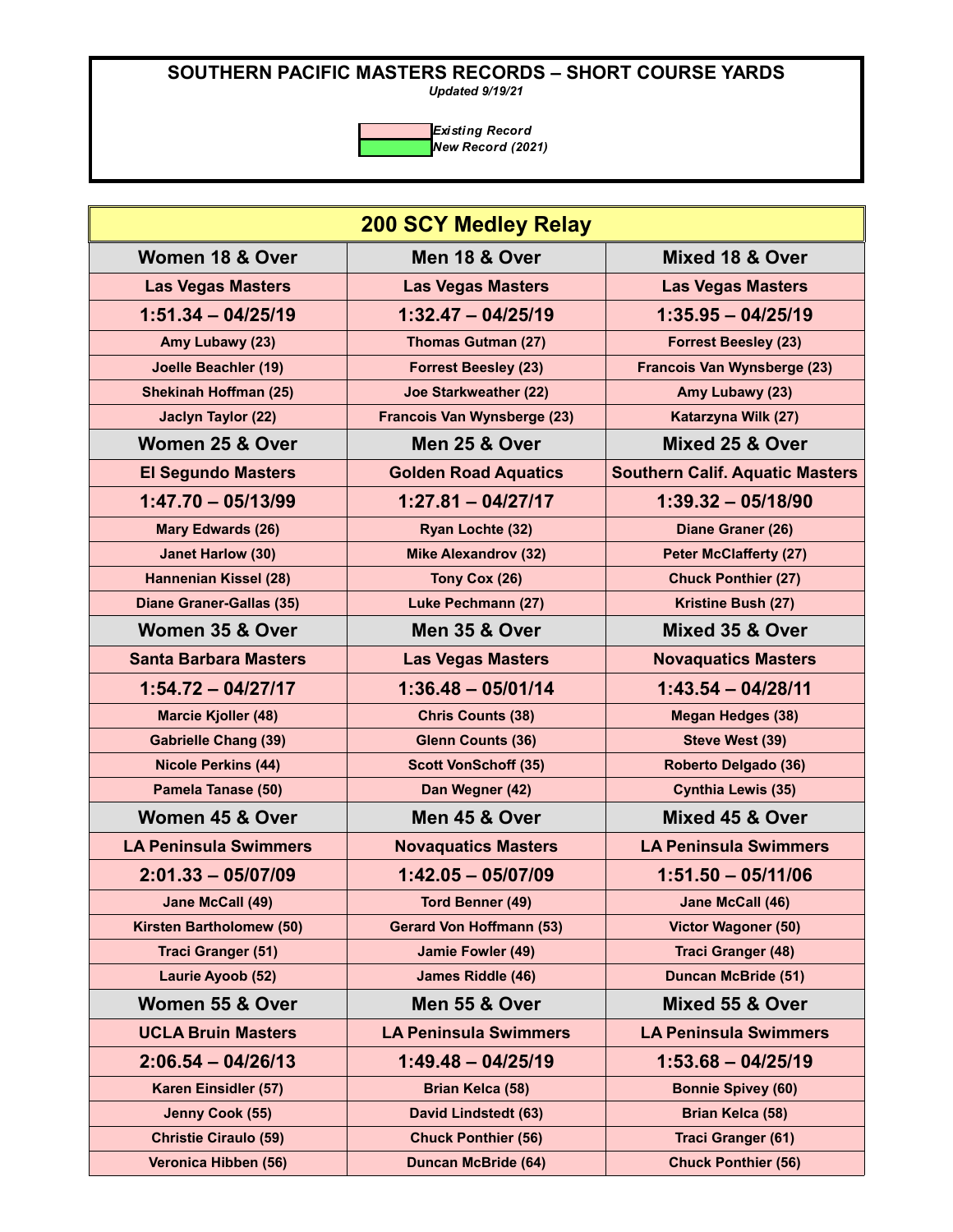*Updated 9/19/21*

| <b>200 SCY Medley Relay</b>  |                               |                                   |
|------------------------------|-------------------------------|-----------------------------------|
| Women 65 & Over              | Men 65 & Over                 | Mixed 65 & Over                   |
| Santa Barbara Swim Club      | <b>Ventura County Masters</b> | <b>Las Vegas Masters</b>          |
| $2:55.36 - 1989$             | $1:55.38 - 04/28/16$          | $2:18.73 - 04/25/19$              |
| Dorothy LaChasse (65)        | Jim McConica (65)             | <b>Scott Townsend (65)</b>        |
| <b>Shirley Erickson (65)</b> | Hubie Kerns (66)              | Jeff Ghan (68)                    |
| Grace Altus (65)             | Glenn Gruber (66)             | <b>Beverly Meteyer (65)</b>       |
| Ruth Baar (66)               | <b>Bruce Rollins (66)</b>     | <b>Carolyn Battin (65)</b>        |
| Women 75 & Over              | Men 75 & Over                 | Mixed 75 & Over                   |
| <b>Coast Masters</b>         | <b>Coast Masters</b>          | <b>Ojai-Santa Barbara Masters</b> |
| $4:30.06 - 05/02/98$         | $2:39.67 - 05/02/98$          | $2:57.98 - 05/13/99$              |
| <b>Maurine Kornfeld (76)</b> | <b>Bob Christians (82)</b>    | Ruth Baar (76)                    |
| <b>Marti Gogniat (87)</b>    | <b>Bob Merrick (77)</b>       | John Stern (75)                   |
| <b>Maxine Merlino (85)</b>   | Louis Giberson (77)           | <b>Jurgen Schmidt (76)</b>        |
| <b>Madeleine Miller (87)</b> | <b>Woody Bowersock (84)</b>   | <b>Grace Altus (75)</b>           |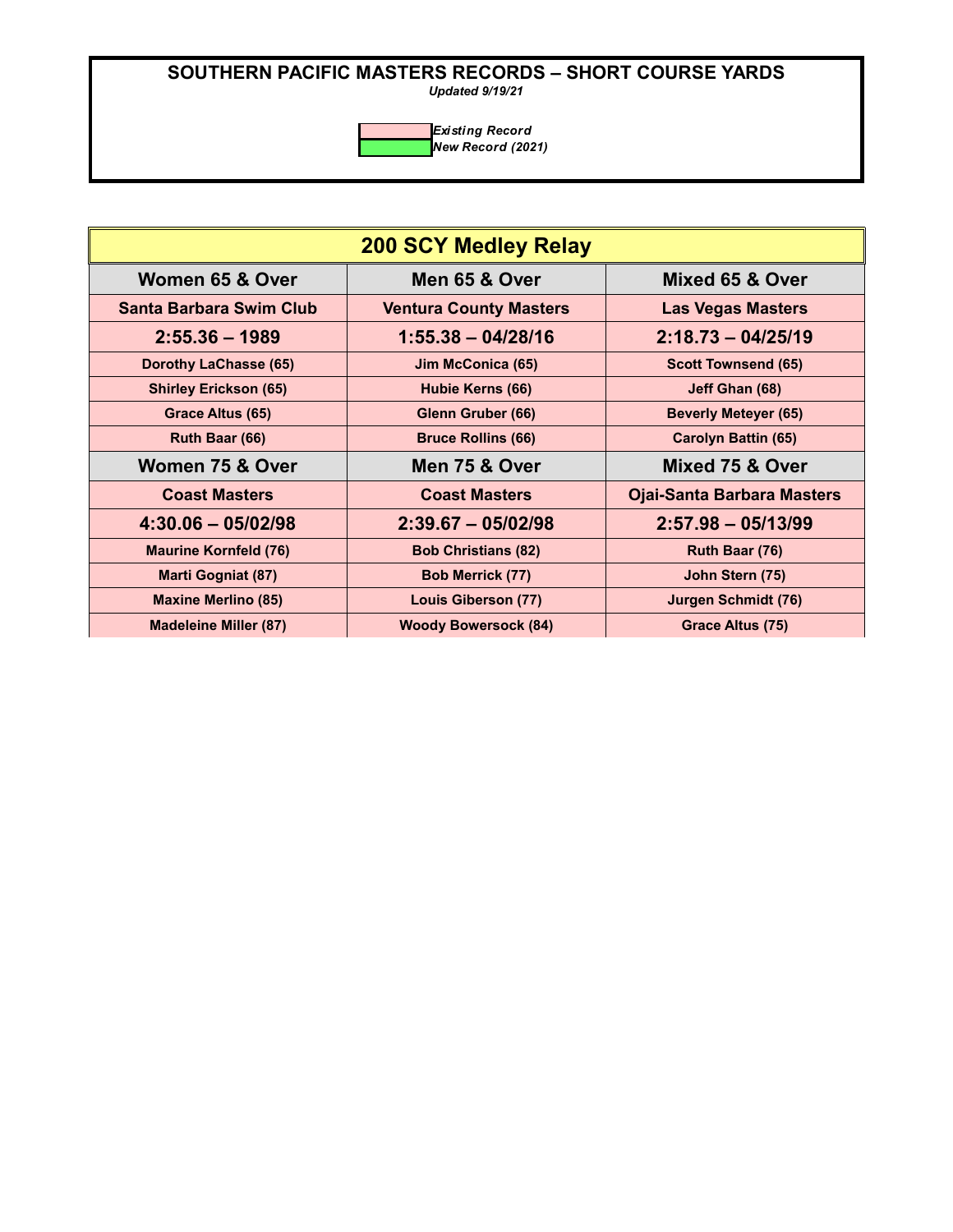*Updated 9/19/21*

| <b>400 SCY Medley Relay</b>            |                                        |                                    |
|----------------------------------------|----------------------------------------|------------------------------------|
| Women 18 & Over                        | Men 18 & Over                          | Mixed 18 & Over                    |
| <b>Mission Viejo Masters</b>           | <b>Southern Calif. Aquatic Masters</b> | <b>Orange Coast Masters</b>        |
| $4:19.64 - 05/13/11$                   | $3:36.78 - 1992$                       | $3:59.01 - 05/07/10$               |
| <b>Rebekah Olsen (30)</b>              | <b>Richard Drewelow (22)</b>           | <b>Melissa Wong (25)</b>           |
| Katie Moore (23)                       | <b>Christopher Cavanaugh (29)</b>      | Duke Krautim (24)                  |
| <b>Merritt Johnson (29)</b>            | <b>Justin Breese (27)</b>              | Keith Ryan (26)                    |
| <b>Tuesday Schellinger (24)</b>        | <b>Gerry Rodrigues (29)</b>            | Aleah Amr (26)                     |
| Women 25 & Over                        | Men 25 & Over                          | Mixed 25 & Over                    |
| <b>South Bay Swim Team</b>             | <b>South Bay Swim Team</b>             | <b>West Hollywood Aquatics</b>     |
| $4:28.70 - 1990$                       | $3:40.25 - 1990$                       | $3:43.88 - 1998$                   |
| Ann Finley (27)                        | <b>William Purcell (29)</b>            | James Rhyne (32)                   |
| <b>Susan Stohrer (26)</b>              | Harvey Allen (28)                      | <b>Donald Skeoch (34)</b>          |
| <b>Sheryl Luera (28)</b>               | <b>Brian Kelca (29)</b>                | Amy Dantzler (33)                  |
| <b>Sharon Owen (26)</b>                | <b>Robert Eberwine (29)</b>            | Elizabeth Halouzka (33)            |
| Women 35 & Over                        | Men 35 & Over                          | Mixed 35 & Over                    |
| <b>Southern Calif. Aquatic Masters</b> | <b>Team TYR</b>                        | <b>West Hollywood Aquatics</b>     |
| $4:38.55 - 1992$                       | $3:34.76 - 04/25/05$                   | $4:15.87 - 1994$                   |
| Tia Stack (38)                         | <b>Rich Saeger (41)</b>                | <b>Bruce Hatton (37)</b>           |
| <b>Shannon Sullivan (37)</b>           | <b>Michael Ruffner (39)</b>            | Karen Melick (36)                  |
| Barbara Heid (38)                      | <b>Brad Hibbard (35)</b>               | Gary Quinn (36)                    |
| <b>Bonnie Adair (39)</b>               | Dean Quintal (39)                      | Morri Spang (37)                   |
| Women 45 & Over                        | Men 45 & Over                          | Mixed 45 & Over                    |
| <b>Mission Viejo Masters</b>           | <b>Novaquatics Masters</b>             | <b>LA Peninsula Swimmers</b>       |
| $4:47.15 - 04/27/18$                   | $3:58.63 - 04/24/09$                   | $4:14.87 - 05/07/10$               |
| <b>Suzi Fitzpatrick (46)</b>           | <b>Tord Benner (49)</b>                | Jane McCall (50)                   |
| <b>Melissa Going (48)</b>              | <b>Gerard Von Hoffmann (53)</b>        | <b>Brian Kelca (49)</b>            |
| Patty Furukawa (46)                    | Jamie Fowler (49)                      | <b>Traci Granger (52)</b>          |
| <b>Jennifer Batcheller (49)</b>        | <b>Jeffrey Crosson (47)</b>            | <b>Duncan McBride (55)</b>         |
| Women 55 & Over                        | Men 55 & Over                          | Mixed 55 & Over                    |
| <b>UCLA Bruin Masters</b>              | <b>Ventura County Masters</b>          | <b>Conejo Valley Masters</b>       |
| $4:38.48 - 04/26/13$                   | $4:05.90 - 04/20/07$                   | $5:32.62 - 04/14/12$               |
| Karen Einsidler (57)                   | Jim McConica (56)                      | <b>Nancy Kirkpatrick-Reno (56)</b> |
| Jenny Cook (55)                        | Hubie Kerns (57)                       | Tom Pani (55)                      |
| <b>Christie Ciraulo (59)</b>           | John Derr (57)                         | <b>Robert Rosen (62)</b>           |
| Veronica Hibben (56)                   | Glenn Gruber (57)                      | Diane Smith (67)                   |